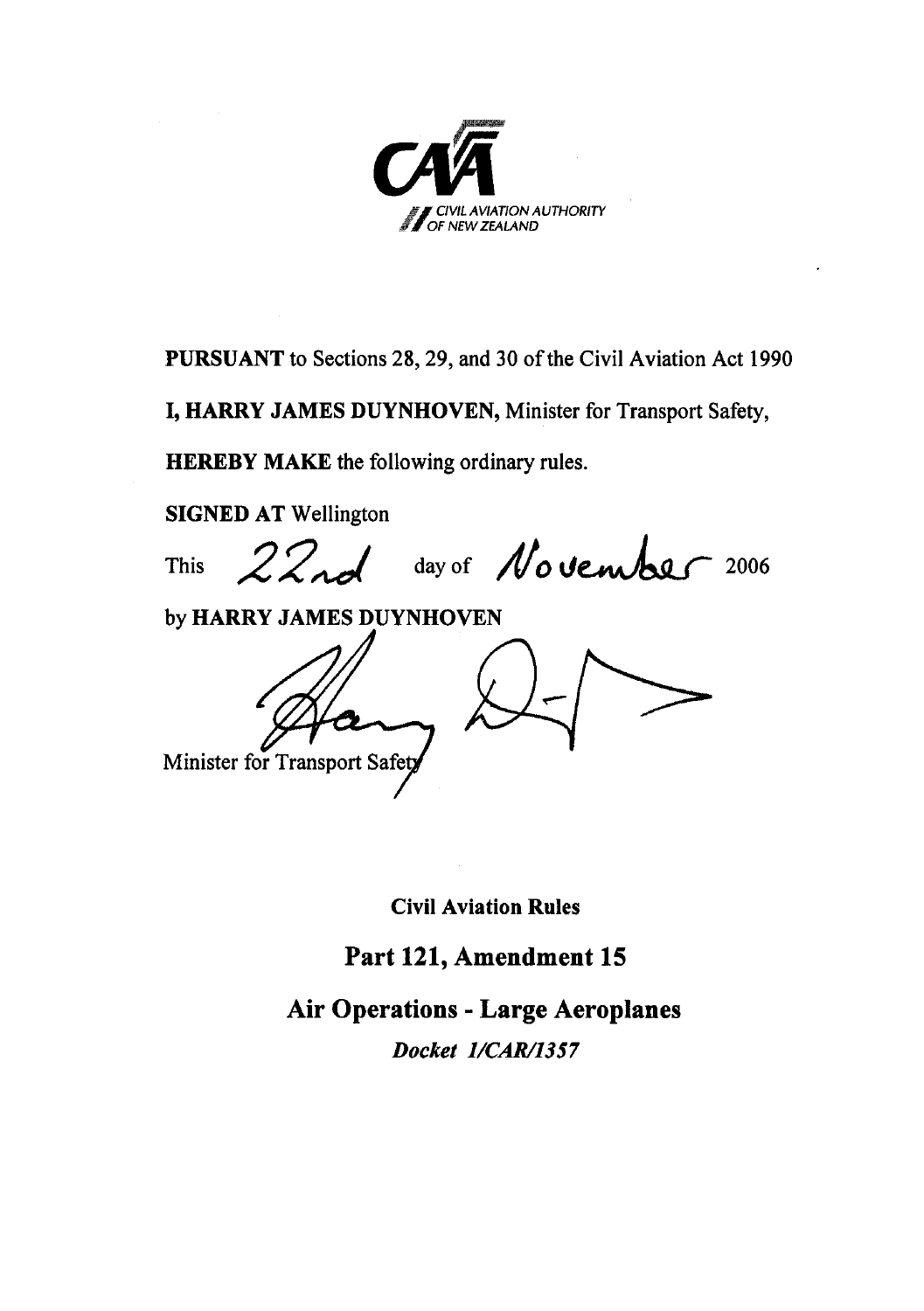# **Contents**

|         | Part 121 - Amendments                 | 7              |
|---------|---------------------------------------|----------------|
|         | Subpart F - Instruments and Equipment | $\overline{7}$ |
|         |                                       |                |
|         | <b>Subpart G - Maintenance</b>        | 7              |
| 121.403 |                                       |                |
| 121.405 |                                       |                |
| 121.407 |                                       |                |
| 121.409 |                                       |                |
| 121.411 |                                       |                |
| 121.413 |                                       |                |
| 121.415 |                                       |                |
|         |                                       |                |
|         | <b>Consultation Details</b>           | 11             |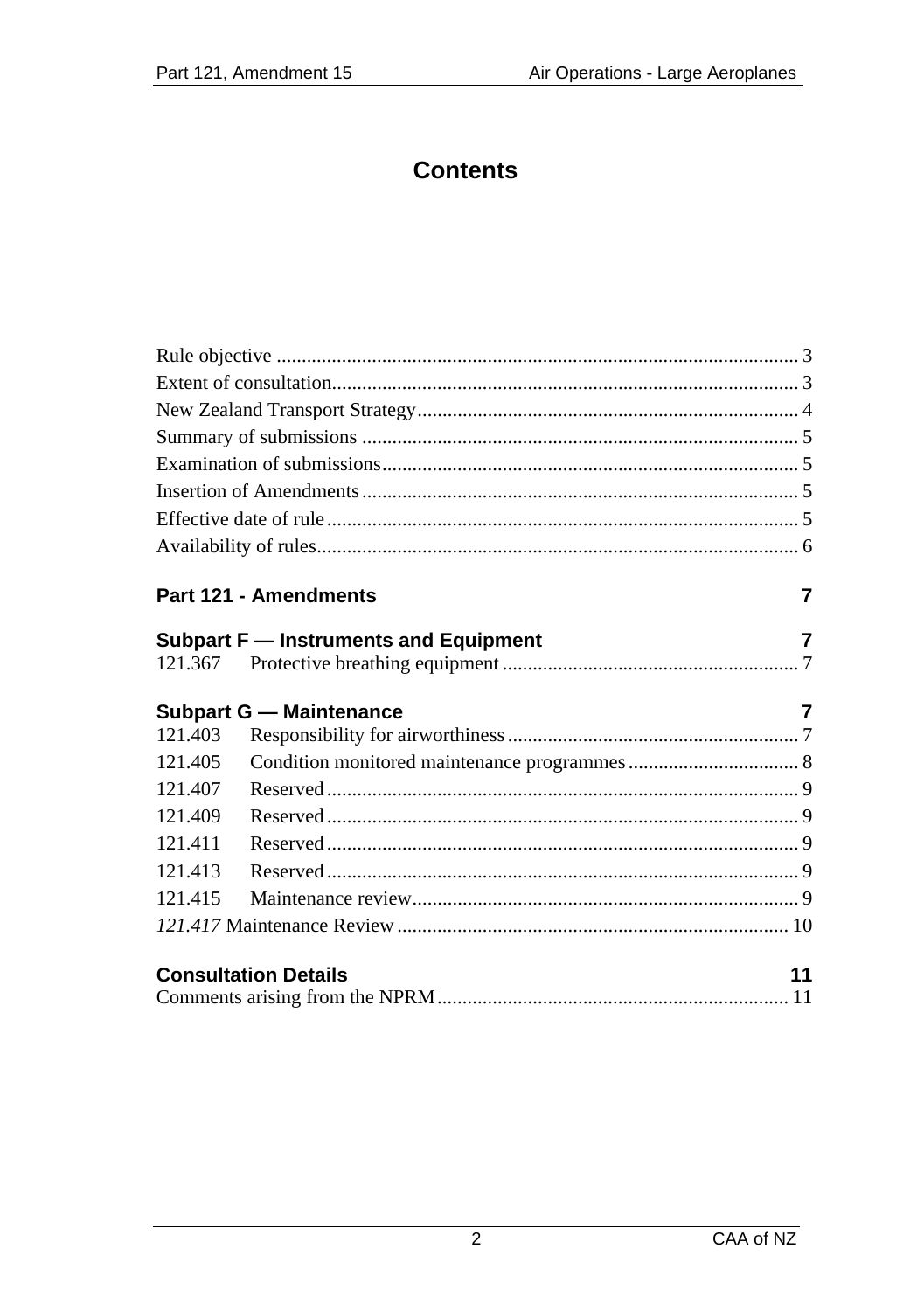# <span id="page-2-0"></span>**Rule objective**

The objective of amendment 15 to Part 121 is to amend and update the rules to clarify the maintenance responsibilities of the aircraft operator, to delete maintenance requirements that are applicable to the maintenance organisation rather than to the aircraft operator, and to amend the protective breathing equipment requirement relating to cargo compartments.

Amendment 15 to Part 121 is associated with the following amendments to other Parts:

- Amendment 6 to Part 103
- Amendment 7 to Part 119
- Amendment 5 to Part 104
- Amendment 11 to Part 125
- Amendment 15 to Part 135
- Amendment 4 to Part 137

# **Extent of consultation**

In 1999 the Civil Aviation Industry Rules Advisory Group (CIRAG) Executive established a Technical Study Group (TSG) to participate in a rule making project to amend and update various rules relating to the airworthiness and maintenance requirements for aircraft. A number of the issues to be addressed arose from an investigation carried out by the CAA in 1997 into the concerns about maintenance standards and practices for aircraft less than 5,700 kg maximum certified take-off weight (MCTOW). Other issues to be addressed arose from various petitions for amendments to be made to airworthiness and maintenance rules.

The TSG was made up of representatives from general aviation (fixed wing operators), aircraft maintenance organisations, helicopter operators, and the Aircraft Owners and Pilots Association. The TSG met 4 times and concluded its work in early 2002. The CAA continued to refine the draft rule proposals during 2002 and 2003 and released the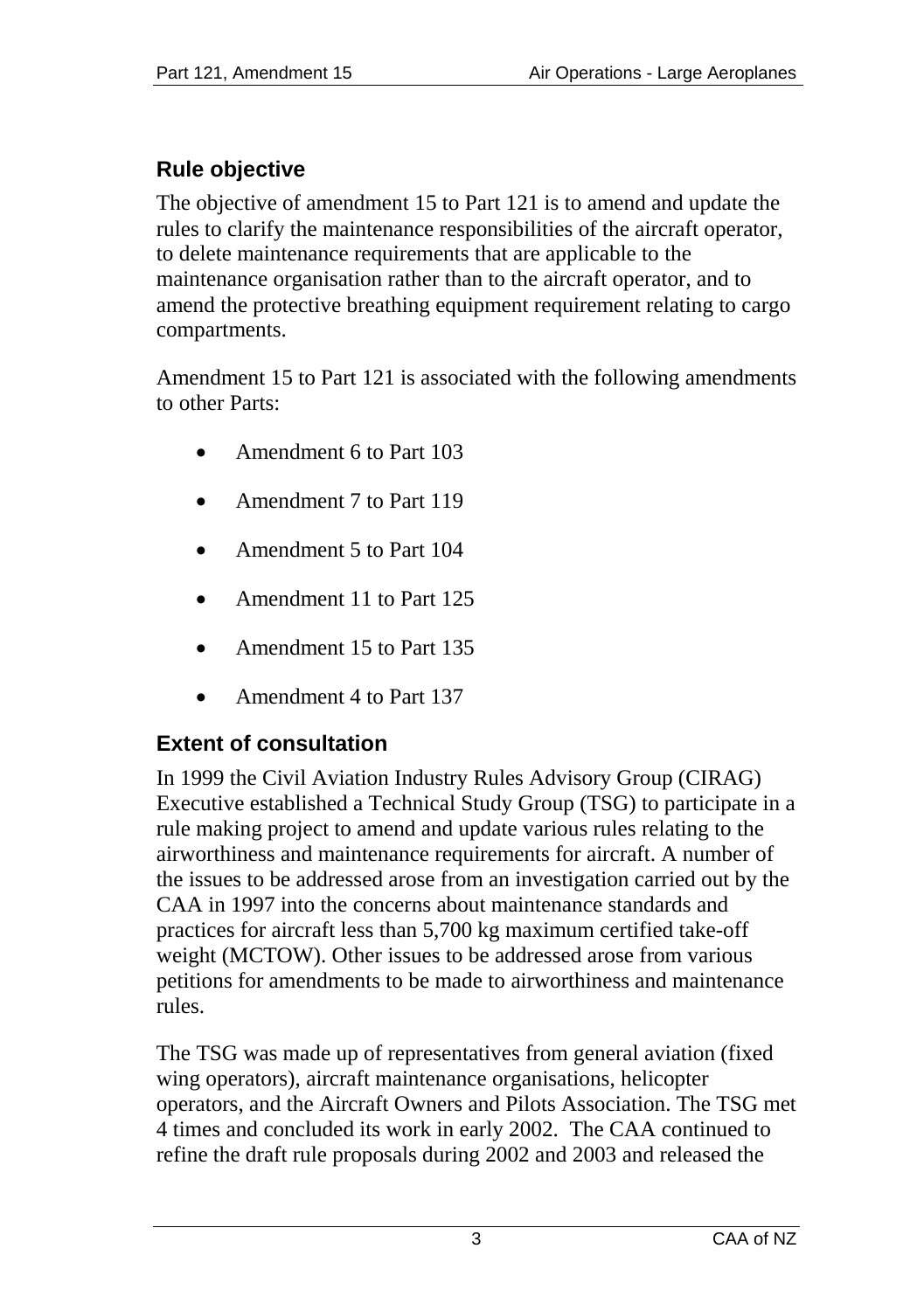<span id="page-3-0"></span>draft rules to a representative industry group for comment before they were published for public consultation.

A Notice of Proposed Rulemaking, NPRM 05-06, containing the proposed rule amendments to Parts 119, 103, 104, 121, 125, 135, and 137 was issued for public consultation under Docket 1/CAR/1357 on 5 May 2005.

Two other associated Notices of Proposed Rulemaking, NPRM 05-04 dealing with amendments to Parts 1, 43, 91, and 145, and NPRM 05-05 dealing with amendments to Parts 21, 26, 39, 146, and 148, were also issued for public consultation under Docket 1/CAR/1357 on 5 May 2005.

The publication of these NPRMs was notified in the Gazette on 5 May 2005 and advertised in the daily newspapers in the five main provincial centres on 7 May 2005. The NPRMs were published on the CAA web site and mailed to identified stakeholders including representative organisations who were considered likely to have an interest in the proposal.

A period of 46 days was initially allowed for comment on the proposed amendments to the rules and this was extended upon industry request for a further 10 days.

# **New Zealand Transport Strategy**

The development of the NPRM and the proposed rule changes took into account the objectives of the New Zealand Transport Strategy (NZTS) and the provisions of the Civil Aviation Amendment Act (No 2) 2004.

Amendment 15 to Part 121 has been assessed as follows against the NZTS:

**Assisting Economic Development**— the rule amendment is unlikely to affect economic development:

**Assisting safety and personal security**— the rule amendment contributes to aviation safety by clarifying the air operator's responsibilities for the maintenance of the operator's aircraft: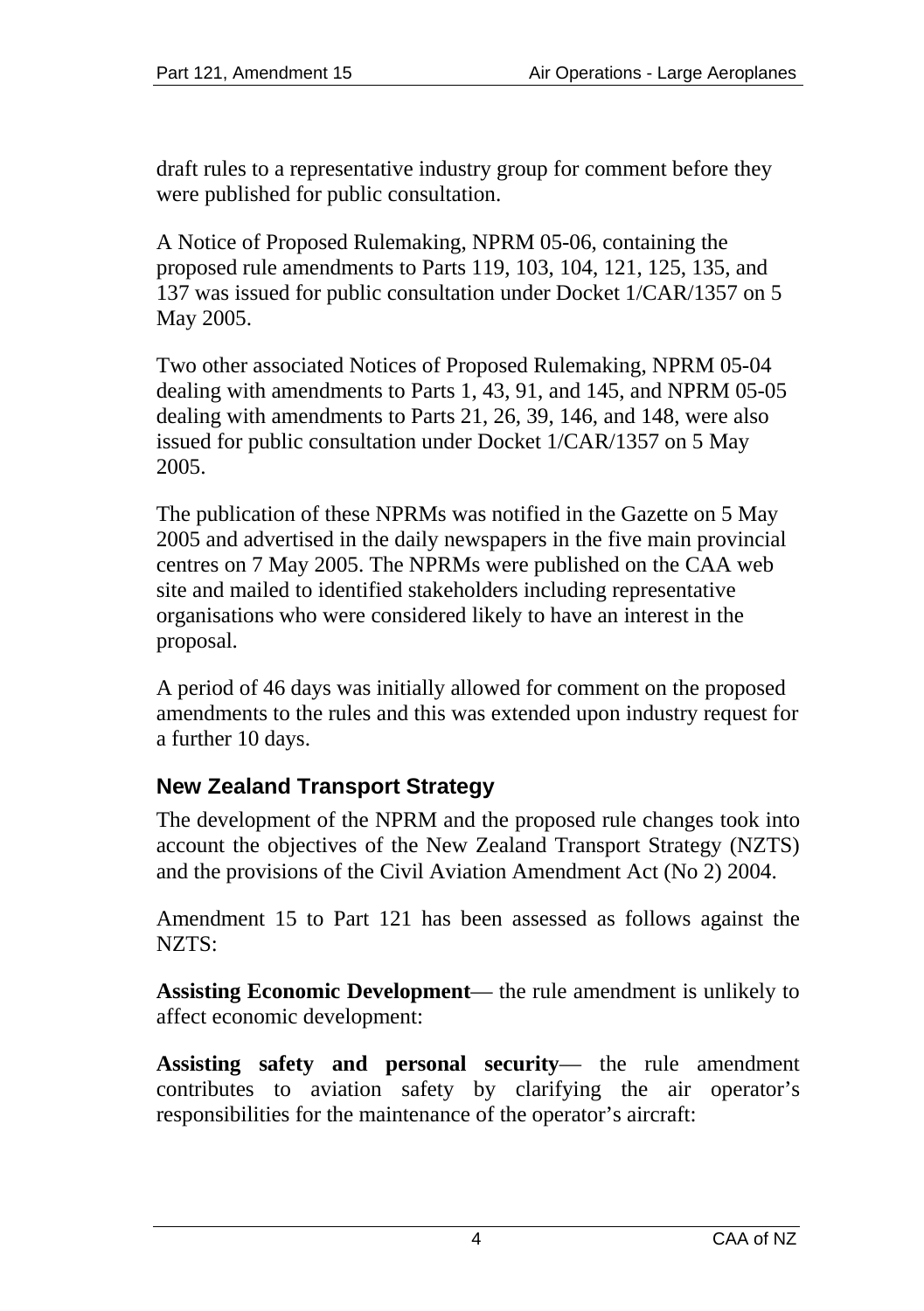<span id="page-4-0"></span>**Improving access and mobility**—the rule amendment is unlikely to affect access and mobility issues:

**Protecting and promoting public health—** the rule amendment is unlikely to affect public health:

**Ensuring environmental sustainability**—the rule amendments are unlikely to affect environmental sustainability.

### **Summary of submissions**

Eighty written submissions were received on the 3 NPRM. These submissions and comments have been considered but none related to the proposed amendments to Part 121.

However as a consequence of a submission that was made to associated NPRM 05-04 and the changes made in rule 43.51(c) and rule 145.60 regarding authorisation of persons to perform maintenance specified in A.1 of Appendix A of Part 43, the proposed rule 121.403(c) is now deleted.

Some editorial changes have also been made to the final rules to clarify the requirements.

The rule as amended was then referred to Parliament's Regulations Review Committee before being signed by the Minister for Transport Safety.

#### **Examination of submissions**

Submissions may be examined by application to the Docket Clerk at the Civil Aviation Authority between 8:30 am and 4:30 pm on weekdays, except statutory holidays.

#### **Insertion of Amendments**

The amendments to the rules in this Part are reflected by the revocation of some existing rule and replacing them with new rules, and the revocation of some other existing rules.

#### **Effective date of rule**

Amendment 15 to Part 121 comes into force on 1 March 2007.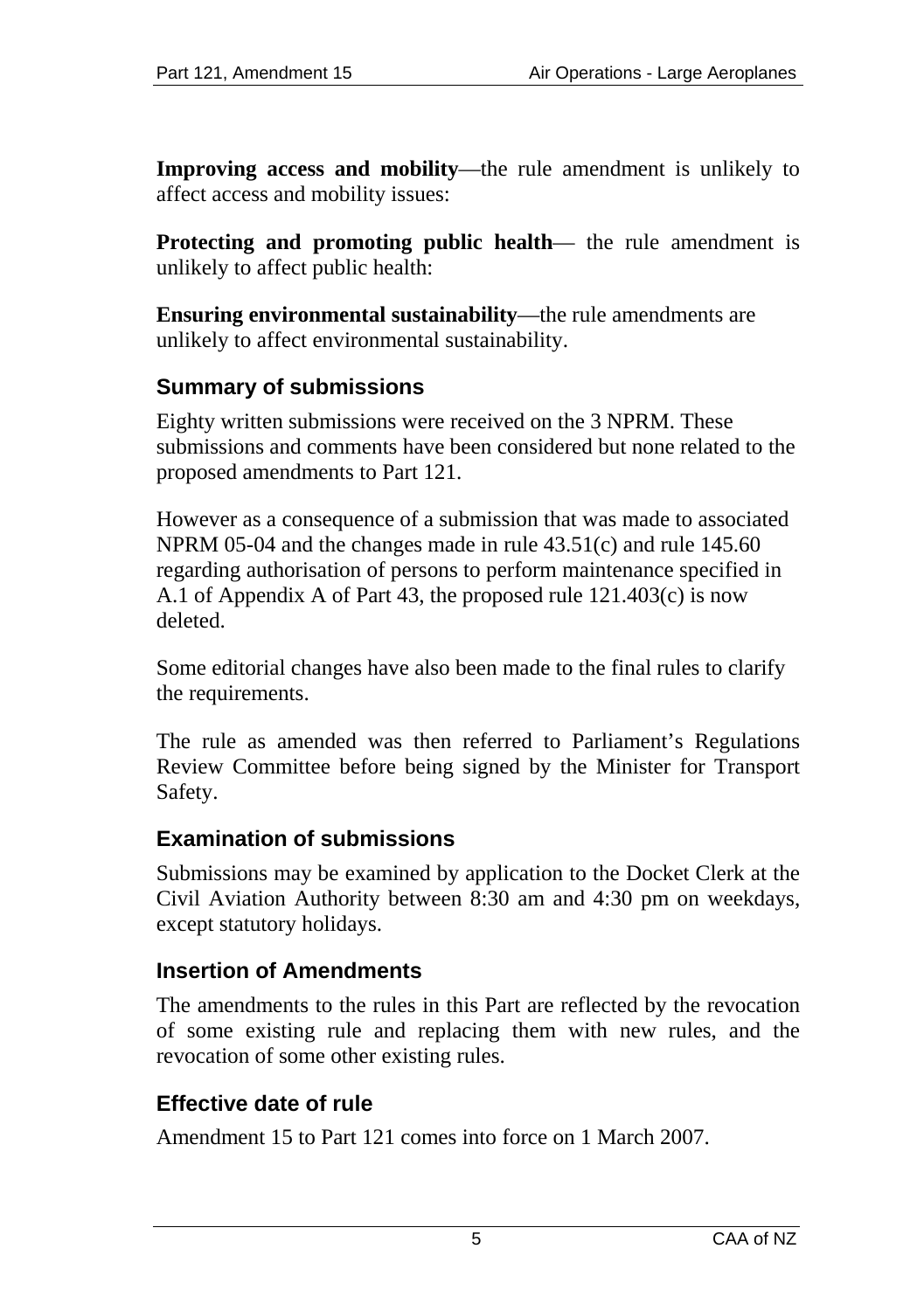# <span id="page-5-0"></span>**Availability of rules**

Civil Aviation Rules are available from–

CAA web site: <http://www.caa.govt.nz/> Freephone: 0800 GET RULES (0800 438 785)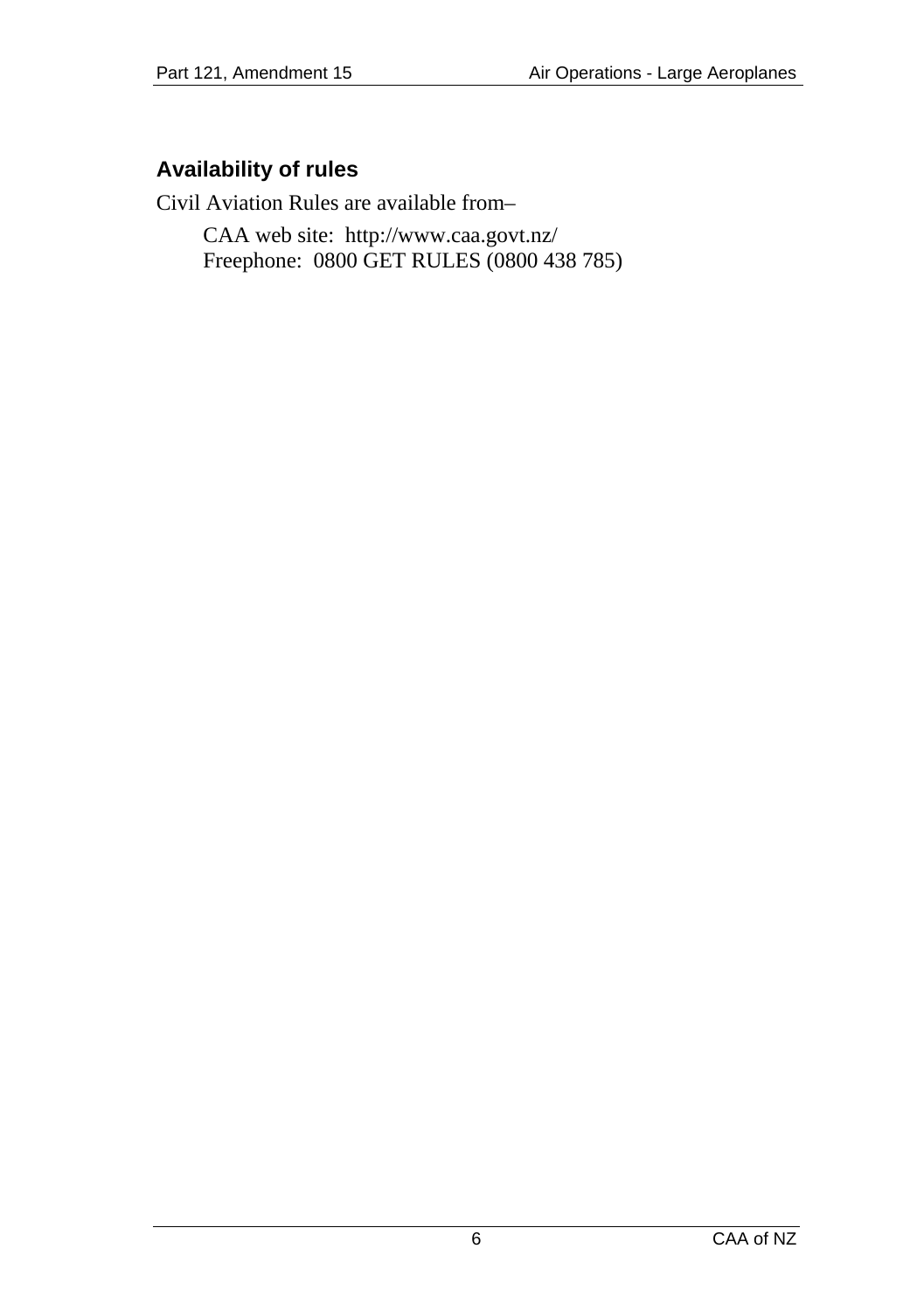# <span id="page-6-0"></span> **Part 121 - Amendments**

# **Subpart F — Instruments and Equipment**

*Rule 121.367 is revoked and replaced by the following new rule:* 

# **121.367 Protective breathing equipment**

A holder of an air operator certificate must ensure that each aeroplane that is operated under the authority of the certificate is equipped with protective breathing equipment that—

- (1) is conveniently located and easily accessible to each—
	- (i) flight crew member at his or her normally seated position; and
	- (ii) crew member; and
- (2) is installed—
	- (i) on the flight deck; and
	- (ii) in each passenger compartment within 1 metre of each required hand held fire extinguisher or at some other distance from the fire extinguisher that is acceptable to the Director; and
	- (iii) in a galley that contains a hand held fire extinguisher; and
- (3) is accessible to crew outside each Class A, B and E cargo compartment.

# **Subpart G — Maintenance**

*Rule 121.403 is revoked and replaced by the following new rule:* 

# **121.403 Responsibility for airworthiness**

(a) A holder of an air operator certificate is responsible for the airworthiness of —

(1) every aeroplane that is operated under the authority of the certificate; and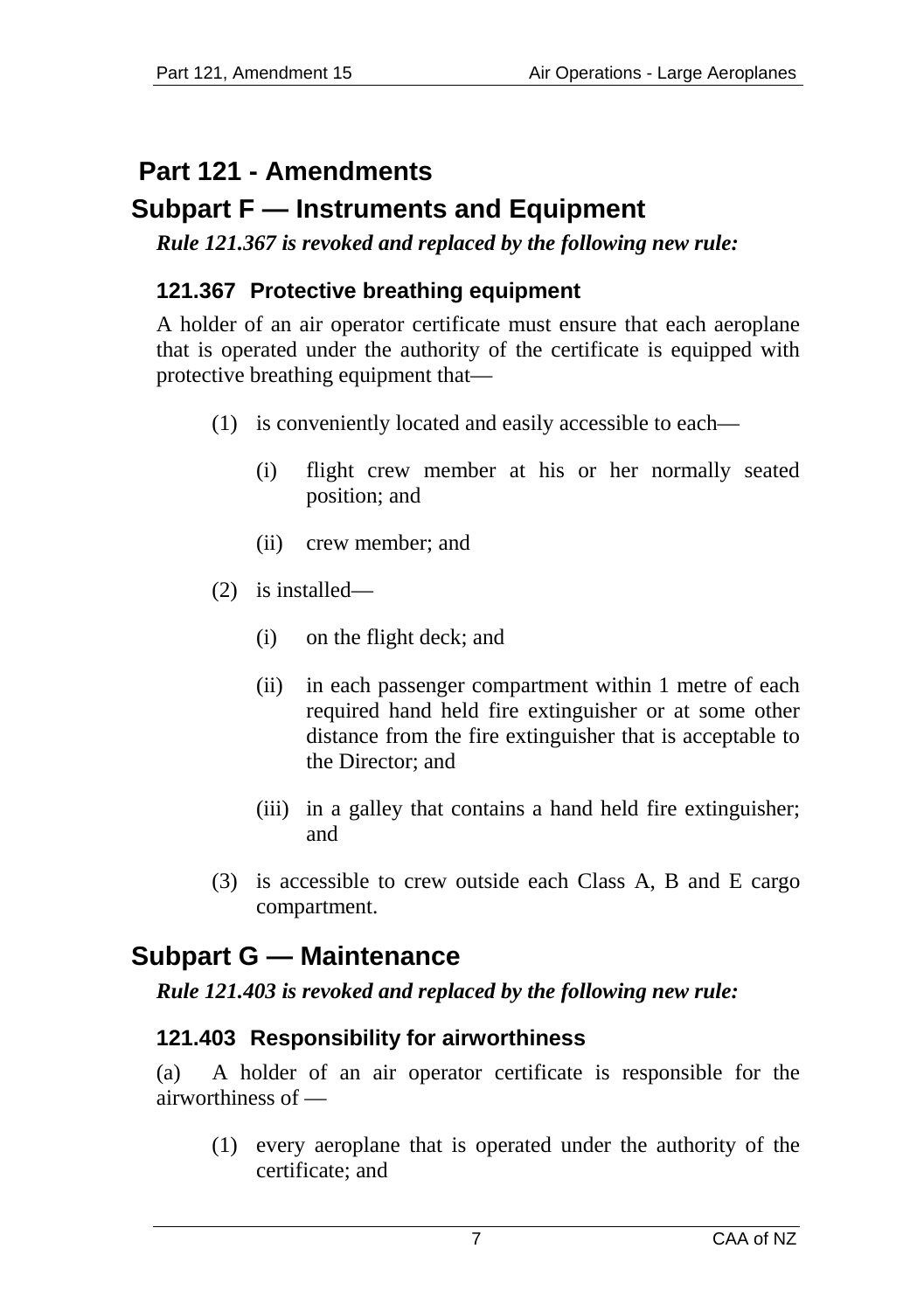- (2) any equipment installed in or attached to the aeroplane.
- <span id="page-7-0"></span>(b) A holder of an air operator certificate must ensure that—
	- (1) every aeroplane that is operated under the authority of the certificate is maintained in accordance with the maintenance programme required under rule 119.63; and
	- (2) the maintenance is performed by—
		- (i) a maintenance organisation certificated in accordance with Part 145; or
		- (ii) for maintenance that is performed in another State that is party to a technical arrangement, a maintenance organisation that is certificated or appropriately authorised by the State to perform maintenance on the aircraft type in accordance with the conditions specified in the technical arrangement.

#### *Rule 121.405 is revoked and replaced by the following new rule:*

### **121.405 Condition monitored maintenance programmes**

A holder of an air operator certificate who utilises condition monitoring as part of a maintenance programme for an aeroplane must provide the Director, each month, with a maintenance reliability report that contains details of—

- (1) aeroplane utilisation; and
- (2) a pilot report regarding aeroplane airworthiness; and
- (3) aeroplane mechanical delay and flight cancellation; and
- (4) unscheduled engine shutdown; and
- (5) unscheduled engine removal; and
- (6) unscheduled component removal; and
- (7) confirmed component failure; and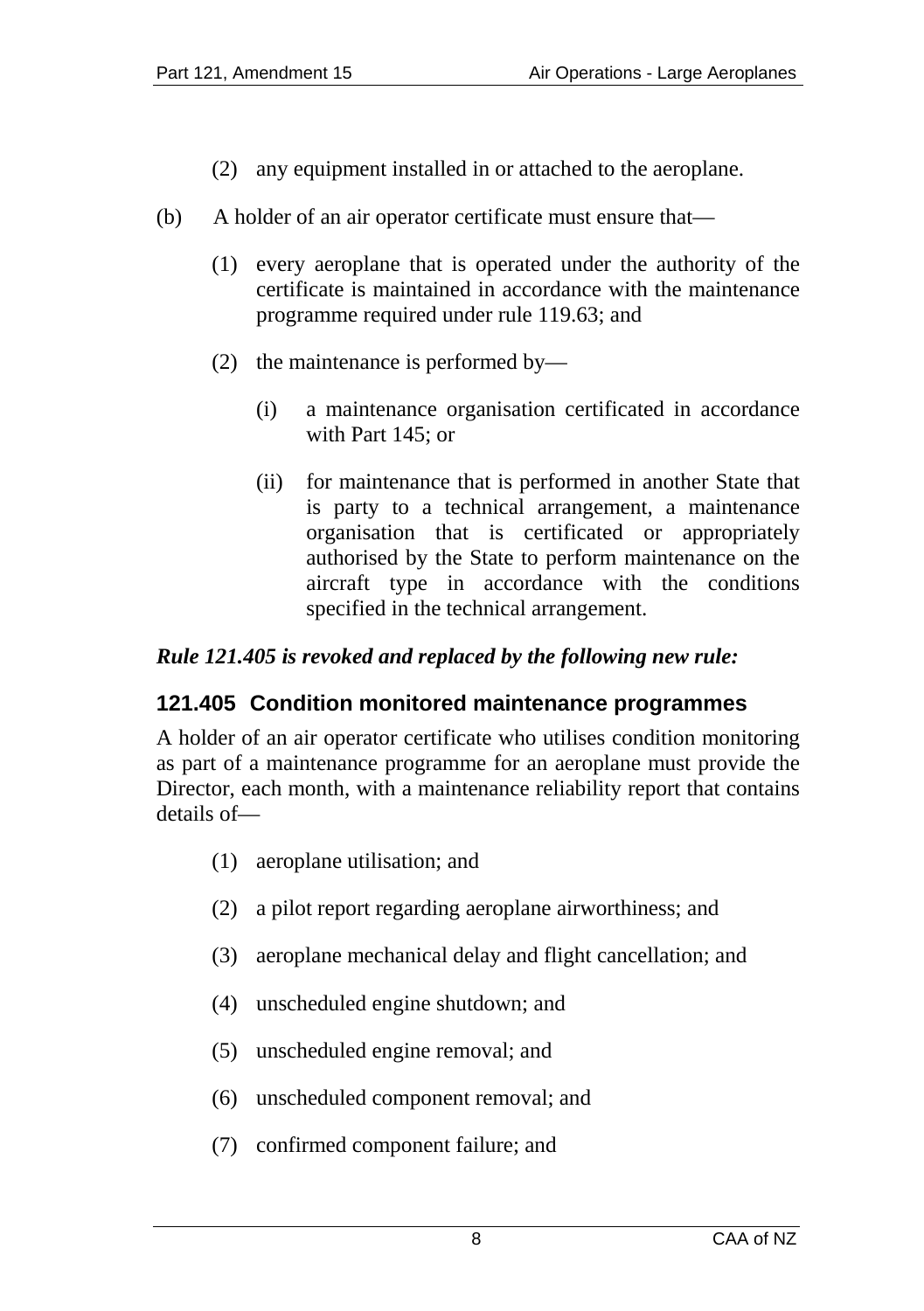- <span id="page-8-0"></span>(8) an incident regarding aeroplane airworthiness; and
- (9) MEL usage.

#### *Rule 121.407 is revoked and the rule number is reserved:*

#### **121.407 Reserved**

*Rule 121.409 is revoked and the rule number is reserved:* 

#### **121.409 Reserved**

*Rule 121.411 is revoked and the rule number is reserved:* 

#### **121.411 Reserved**

*Rule 121.413 is revoked and the rule number is reserved:* 

#### **121.413 Reserved**

#### *Rule 121.415 is revoked and replaced by the following new rule:*

#### **121.415 Maintenance review**

- (a) A holder of an air operator certificate must ensure that—
	- (1) an aeroplane is not operated under the authority of the certificate unless a maintenance review for the aeroplane has been carried out within the previous 12 months; and
	- (2) each maintenance review that is carried out is certified in accordance with paragraph (d).

(b) Except as provided in paragraph (c), the holder of an air operator certificate must ensure that a maintenance review for an aeroplane is not certified as having been carried out unless, since the last maintenance review—

- (1) due maintenance specified in the applicable maintenance programme for the aeroplane has been completed within the time period specified; and
- (2) every applicable airworthiness directive has been complied with in accordance with the requirements prescribed in Part 39; and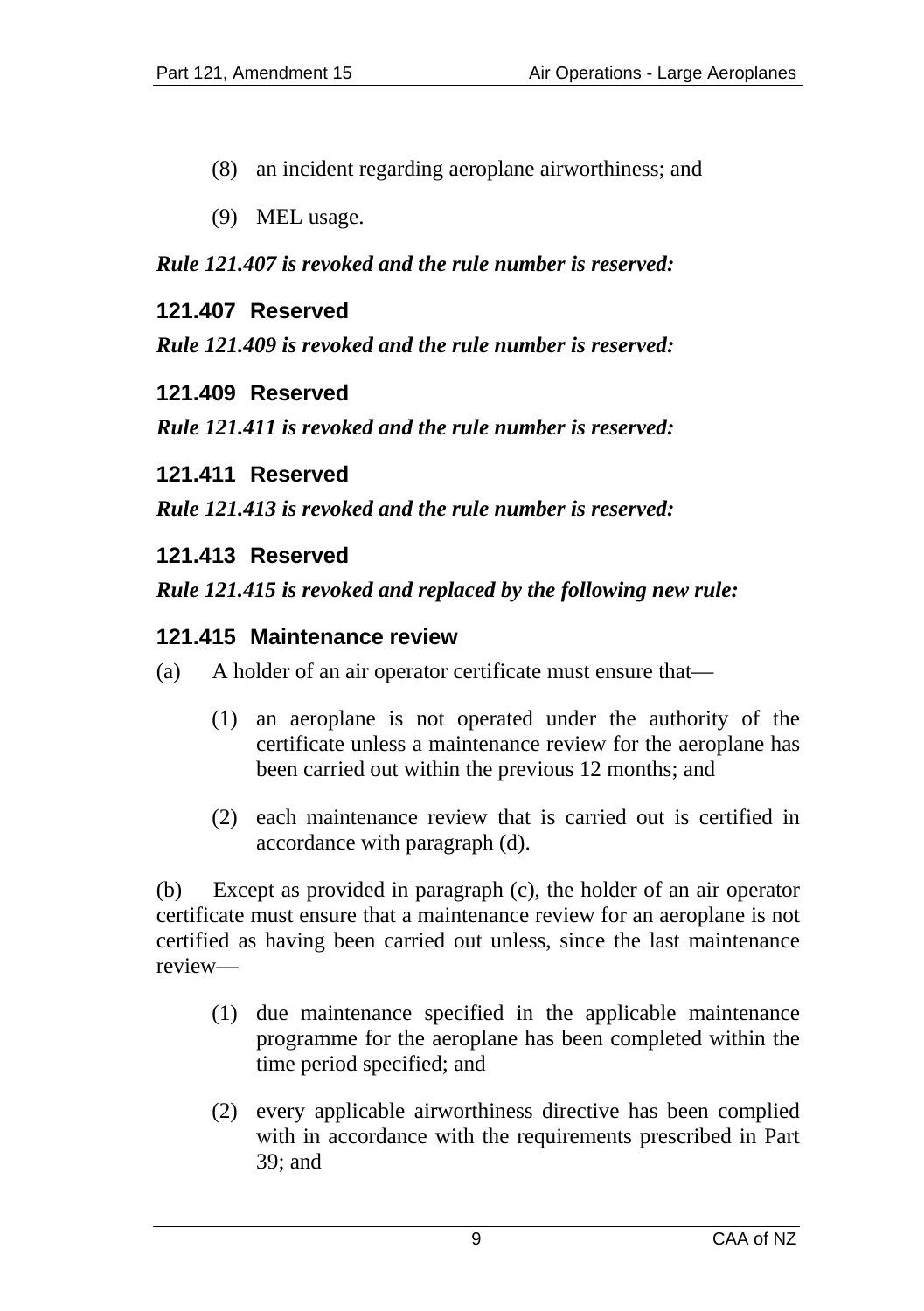- <span id="page-9-0"></span>(3) every defect entered in the technical log has been rectified or properly deferred in accordance with the procedures in the certificate holder's exposition; and
- (4) every applicable certification for release-to-service has been made in accordance with Subpart C of Part 43.

(c) The certificate holder may certify a maintenance review for an aeroplane on the basis of continuing compliance with an internal quality assurance programme acceptable to the Director if—

- (1) the programme samples every requirement of paragraph (b) during the review period; and
- (2) the maintenance review is individually certified for each of the certificate holder's aeroplanes.

(d) The certificate holder must ensure that the person who carries out a maintenance review for an aeroplane—

- (1) is authorised by the certificate holder and has experience, that is at least equivalent to the experience required for the grant of an appropriate aircraft maintenance engineer licence rating, for the type of aeroplane; and
- (2) carries out the review in accordance with the applicable paragraph (b) or (c); and
- (3) certifies that the maintenance review has been carried out by entering the following statement in the appropriate maintenance logbook with the person's signature, authorisation number, and the date of entry:

*The maintenance review for this aeroplane and such of its equipment as is necessary for its continued airworthiness has been carried out in accordance with the requirements of Civil Aviation Rule 121.415.* 

### *121.417* **Maintenance Review**

*Rule 121.417 is revoked*